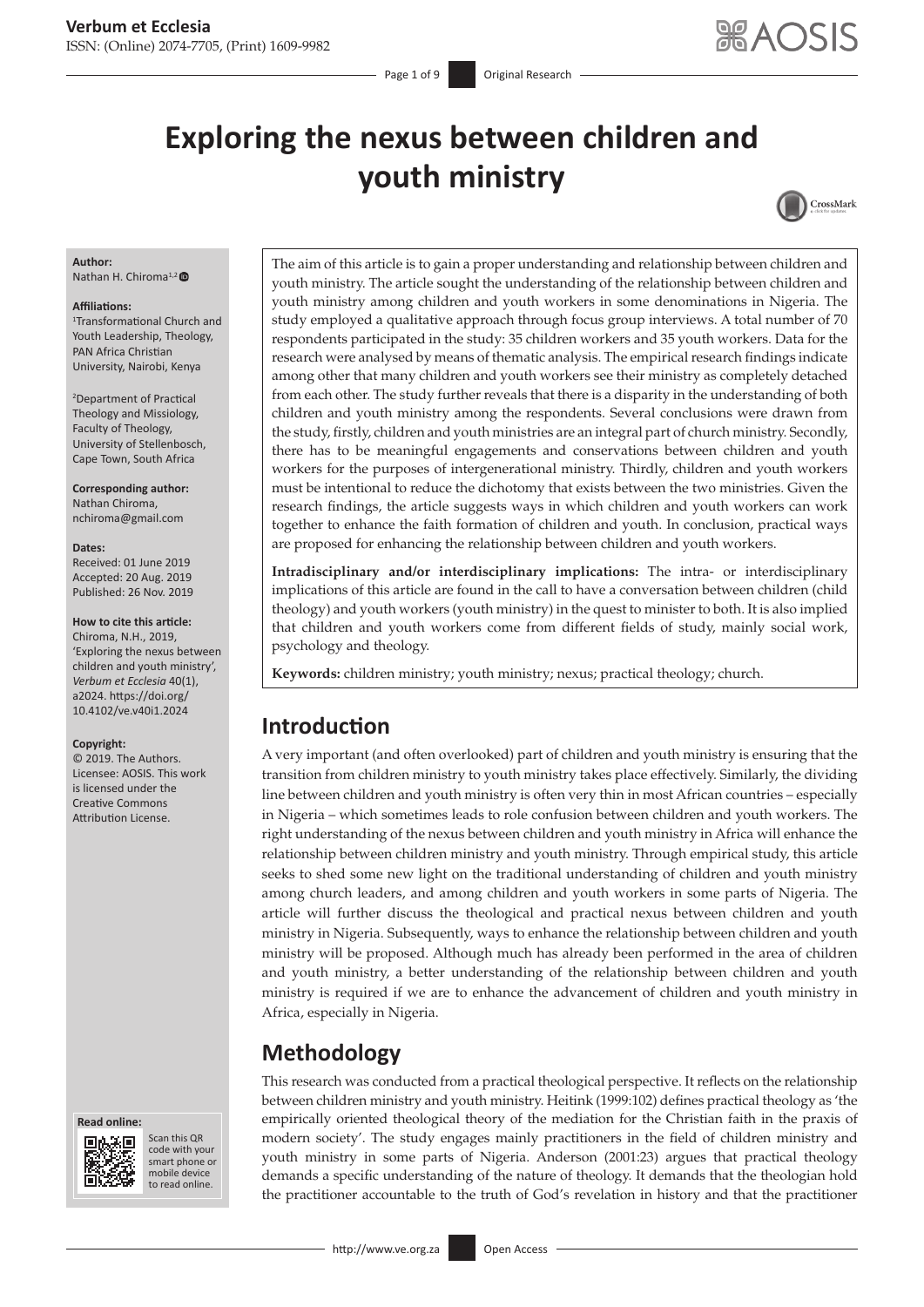hold the theologian accountable to the truth of God's reconciliation in humanity. Practical theology could be described as living theology, helping people make sense of their reality in light of who they are in God's economy. Hence, practical theology is basically an everyday part of the life of the Christian community. Willow and Swinton (2000:11) succinctly remind us that the task of practical theology should not be to simply retell and appropriate disjointed theological truths, but rather to investigate theological understanding in the light of contemporary experience, so that people's meaning and experiences within God's redemptive movement in the present can be developed and assessed. Osmer (2008:4, 7) reiterates that, as practical theologians, we need to ask four critical questions while engaging in research, namely:

- What is going on?
- Why is this going on?
- How might we respond?
- What ought to be going on?

Ward (2017) expands on this notion as follows:

Christian theology is, therefore, the attempt to express the truth of Jesus Christ in human terms. Practical theology is the extension of this practice of expression into concrete, social and cultural forms. (p. 29)

# **Methods**

A qualitative research design was used to obtain data for this research, as, according to Patton (1990:16), qualitative research reveals a target audience's range of behaviour and the perceptions that drive it with reference to specific topics or issues. It uses in-depth studies of small groups of people to guide and support the construction of hypotheses. The results of qualitative research are descriptive rather than predictive. A further justification for the use of qualitative research for this study is based on the understanding that qualitative methods seek to interpret meaning from data that will help understand social life through the study of targeted populations or places.

Focus group interviews were used to collect data from the participants. Greyton (2003:140) articulates that a focus group interview is a type of in-depth interview accomplished in a group, whose meetings present characteristics defined with respect to the respondents, size, composition and interview procedures. The focus or object of analysis is the interaction inside the group. The participants influence each other through their answers to the ideas and contributions during the discussion (Loder 2015:45). Focus groups provide insights into how people think and provide an in-depth understanding of the phenomena being studied. Focus groups' interviews provide the researcher the possibility to capture in-depth information more economically than would be possible with individual interviews. Focus groups provide space for people's involvement and homogeneity among participants with respect to research interests, the generation of qualitative data and discussion focused on a topic, which is determined by the purpose of the research (Krueger 1994):

We invited people with similar experiences to share their perceptions and ideas on this topic. You were selected because you have certain characteristics in common, which are of interest to us. (p. 25)

# **Research questions**

The questions that guided this study were:

- What are the perceived understanding of children ministry and youth ministry?
- What is the perceived relationship between children and youth ministry?
- How could the relationship between children and youth ministry be enhanced?

# **Unit of analysis**

The unit of analysis for this study comprised 70 respondents: 35 children ministry workers and 35 youth ministry workers across five Northern Nigeria states and the Federal Capital Territory Abuja (Bauchi, Kaduna, Gombe, Taraba, Zamfara and Abuja), who have been involved in children ministry and youth ministry for more than 10 years because of their experience. The respondents were men and women who were spread across six different denominations in Northern Nigeria, namely the Evangelical Church of West Africa (ECWA) (15 respondents), Baptists (15 respondents), the Lutheran Church of Nigeria (LCCN) (10 respondents), Anglicans (10 respondents), the Church of Christ in all nations (COCIN) (10 respondents) and the Redeem Gospel Church of God (10 respondents). These denominations were chosen because of their records and achievements in children ministry and youth ministry over the years. The focus groups were conducted in the various state capitals because of security and proximity purposes.

### **Data analysis**

The data for this study were analysed using thematic analysis (TA). Braun and Clarke (2006:70) define TA as 'a method for identifying, analysing and reporting patterns within data'. Thematic analysis is a widely used method of analysis in qualitative research. In 2006, Braun and Clarke published an article that described to novice researchers how to use TA in a step-by-step manner. Braun and Clarke (2006:71) state that TA is a foundational method of analysis that needs to be defined and described to solidify its place in qualitative research. According to Guile (2013:47), TA is a widely used qualitative data analysis method. It is one of a cluster of methods that focus on identifying patterned meaning across a data set.

To appropriately use TA and to extract adequate meaning from the qualitative data, the study adopted Rogers' (2011:56) six phases of TA, as outlined below:

• Familiarisation with the data: This phase, according to Rogers (2011:56), involves reading and re-reading the qualitative data, to enable the researcher to become immersed and intimately familiar with the content of the data.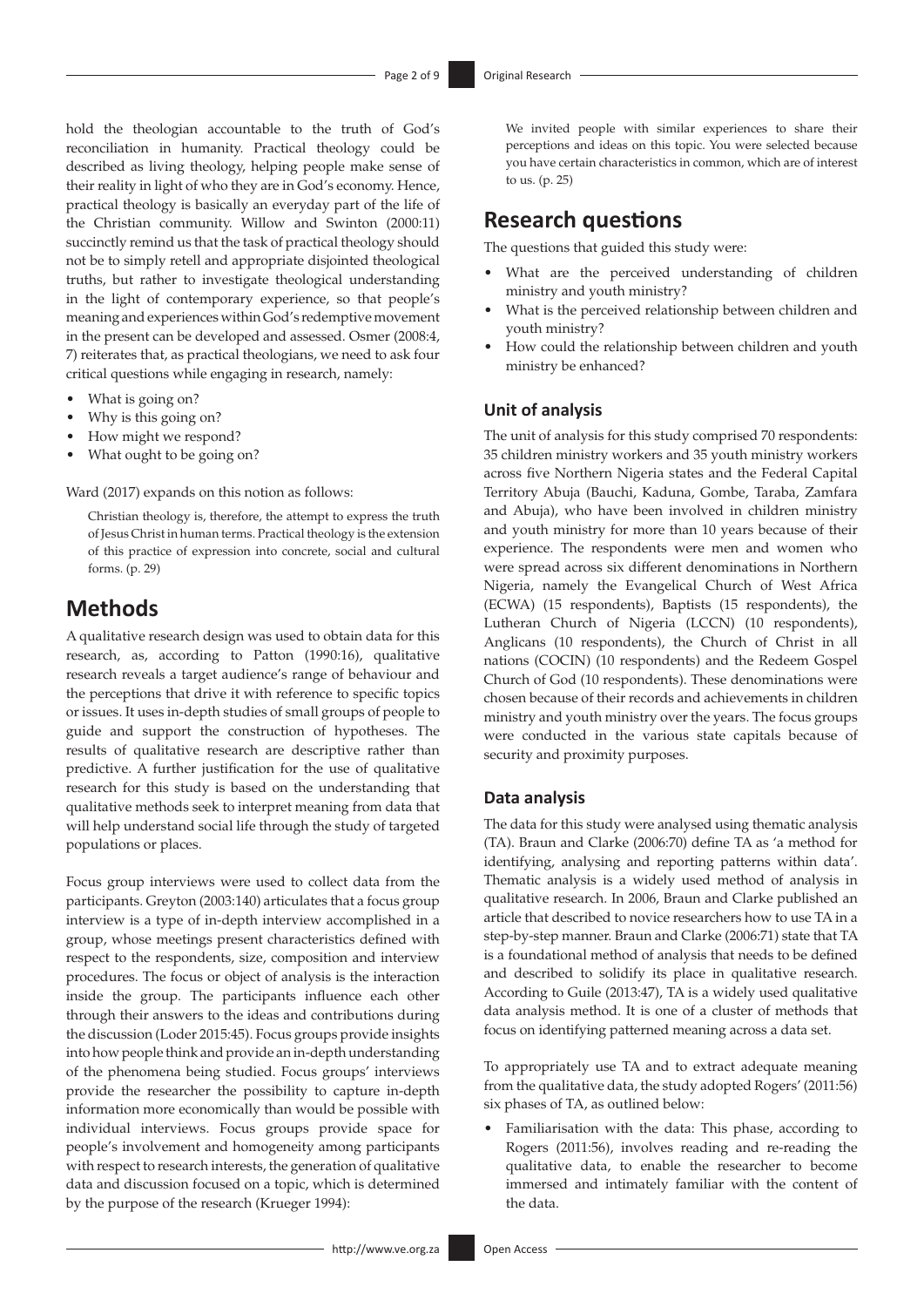- Coding: This phase of the TA requires generating succinct labels that categorise significant features of the qualitative data that might be relevant to answering the research question or questions. It involves coding the entire data set, and after that, collating all the codes and all relevant data extracts, for later stages of analysis.
- Searching for themes: This phase of TA involves examining the codes and collated data to identify significant broader patterns of meaning and identifying potential themes. It also involves assembling the data relevant to each theme, in order to work with the data and review the viability of each of the potential themes.
- Reviewing themes: This phase involves checking the themes against the data set, to determine that they tell a convincing story of the data, and one that answers the research question. In this phase, themes are typically refined, which sometimes involves them being split, combined or discarded.
- Defining and naming themes: This phase involves developing a detailed analysis of each theme, working out the scope and focus of each theme, determining the 'story' of each. It also involves deciding on an informative name for each theme.
- Writing up: This final phase of TA involves weaving together the analytic narrative and data extracts, and contextualising the analysis in relation to existing literature.

This process was followed in the analysis of the data gathered for this study, and it was chosen because it would enrich the study and at the same time give fair representation to the voices of the respondents.

# **Theological framework**

This study, as indicated earlier, was guided by practical theological methods. To provide a framework for this study, it is important to have a theological grounding to issues pertaining to whatever ministry one is involved in. Root and Dean (2011:40) aptly note that our own ministries in the world are truly ministries only if they are connected to God's continued ministry, and theology is constructive (and helpful) only if it is performed in the context of God's continued ministry in the world. Hence, King (2006:11) stresses that the core of successful children and youth ministry is theology – teaching young people the Word of God and guiding them into his presence. Children and youth ministry, like any other ministry in the church, must be grounded within a theological framework as Hunt (2003:2) rightly states: 'We must think through an issue theologically, because our ministry is a reflection of our theology'.

# **Children ministry**

Our theology and theological understanding of children shape our understanding of how to do ministry with and to children. Children are an integral part of the covenant community (Gn 17:6–14; Ex 12:4–27; Dt. 6:4–9; Dt 31:12–15; Ps 78:1–8), and God expects the church and parents to bring

them up in the ways of the Lord. In the Old Testament, God enters into covenants with his people. These covenants and their corresponding blessings included children. Therefore, our understanding of children shapes our understanding of the gospel and our theological reflection. Grobbelaar and Breed (2016:62) argue that the distinctive emphasis of child theology is that the child or children are at the centre of theological reflection. Our understanding of children therefore also shapes our understanding of the God who calls not on the basis of our capacity but by his sovereign choice (Rm 9:10–18). Similarly, Bunge (2006:550) adds that our theology helps us understand the authority of the Bible and the place of children in our theological engagement, the wisdom from other related disciplines and understandings and the mission of the Christian church. In the New Testament, Jesus taught us to welcome and not to despise children. He invites children to be with him, and according to White and Willmer (2006:27), the church must follow his lead. Jesus taught us that children are to be valued and that the gospel of the kingdom of God and the mission of God are for children (Mt 18:10; 19:13–15). Similarly, in Mark 9:33–37, Jesus states that in order to welcome him, one must welcome God's children. Then, he took a little child and put it among them; and taking it in his arms, he said to them, 'Whoever welcomes one of these little children in my name welcomes me, and whoever welcomes me does not welcome me but the One who sent me'. Mountain (2011:266) concludes and suggests that caring for children is a privilege which God entrusted to the church and community, not just parents.

From the foregoing, we argue that the Scripture is very clear on the fact that children are part of the covenant community. For example, if a child were born into an Israelite home, the child is born into the covenant community; if a child is born into a Christian home, the child is born into the covenant community. Therefore, children born into the covenant community are to be taught how to live as members of the covenant community, God's church. Children ministry in local church must be informed by the theological understanding that children are part of God's visible church. Piper (1999:122) observes that Christ did purchase privileges for the children of believers (or) it would seem to be pointless to say, 'The promise is for you and for your children' (Ac 2:39), and to say, 'His righteousness is to our children's children' (Ps 103:18), God has ordained, repeatedly and more often than not, to work through these means for the salvation of the children of believers. Knoetze (2015:222) concludes that African child theology must be faith-seeking understanding of the abundance of the truth, revealed by God in Jesus Christ, within and through the life of Africa's children.

Bunge (2006:1) warns that theologians and interested lay people in churches, schools and universities should take children seriously in the construction of theology and in our life as people of faith and conscience. Children ministry exists therefore to communicate the love of Christ to the children of the world. With this understanding, children ministry should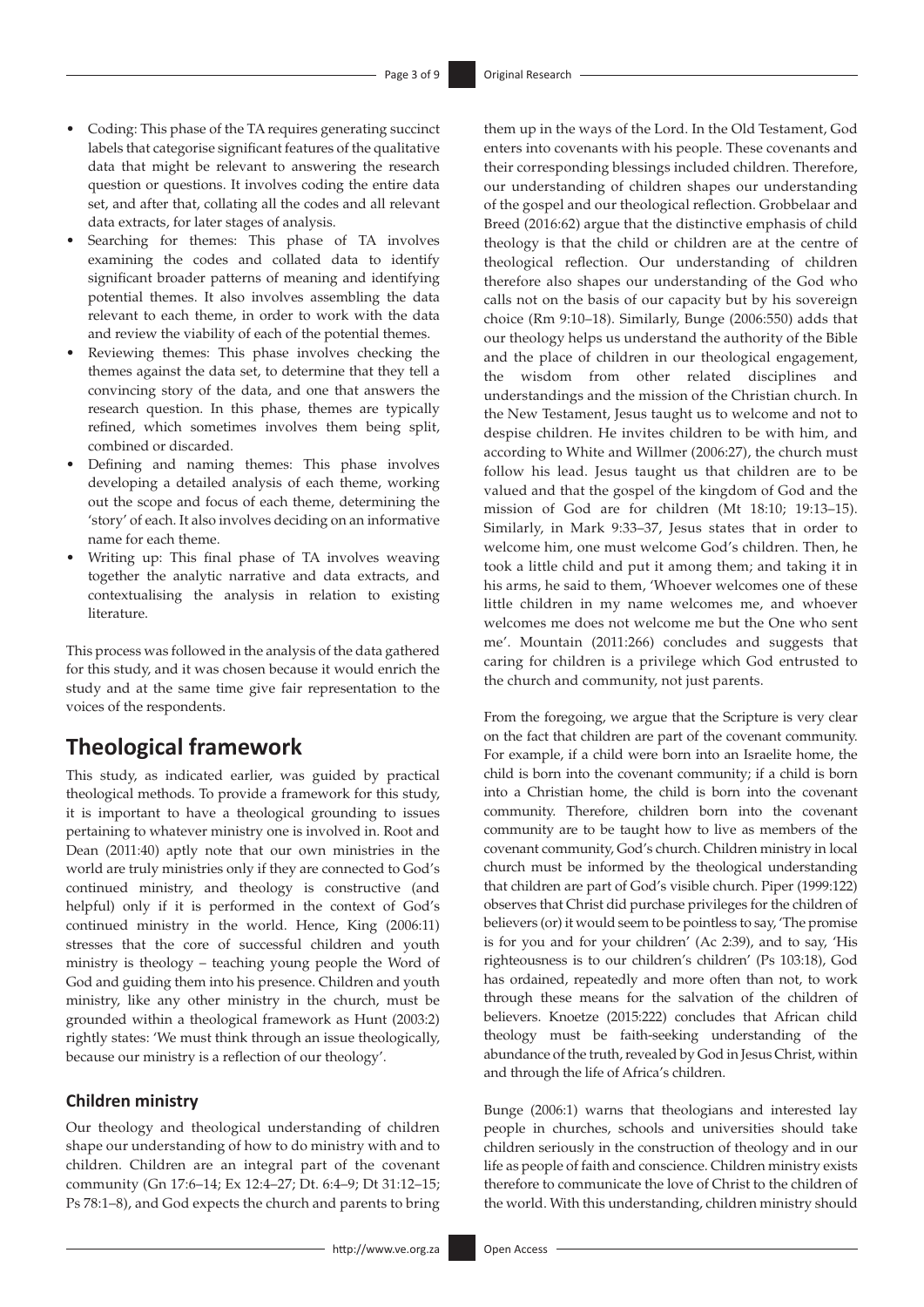not be thought of as something that takes place at church, but it can be much more than that. Arnold (2016:5) suggests that children ministry can extend to all walks of life, including organisations that are reaching children globally for the cause of Christ. It is very important to God that children are reached, nurtured and discipled for his kingdom.

# **Youth ministry**

Youth ministry is crucial in shaping and moulding young people in their faith journey. Youth ministry helps to integrate young people into the larger, intergenerational community of the church. King (2006:10) stresses that youth ministry focuses on inviting those young people who are not already part of the church into the deeper narrative of God's plan. It reminds the church that young people are not marginalised members of the body, but as Aziz (2017:6) puts it, they are cocreators and conspirators in the divine work of the church and youth ministry must therefore be hermeneutical in nature. Hence, King (2006:11) urges that an authentic atmosphere should be created for young people where they can seek the truth and discover who they are in Jesus Christ. He says that the ultimate goal of youth ministry should not be only to get the youth to attend meetings about Christ; it should first and foremost be about getting youth to connect to Christ (cf. also Dunn 2004:17). Furthermore, Dunn (2004:17) mentions the 'heartbeat of youth ministry' when he states that the ultimate goal in every home and youth ministry should be to pull youth into a place where they have developed an intimate relationship with God.

Investing in our young people is necessary for growing the body of Christ. Empowering young people in the church to grow in their relationship with the Lord prepares them to serve Christ in all they do. As a result of this service, the congregation is nurtured and that prepares the ground for the church to flourish.

Ministry to young people not only prepares them to become future leaders but also provides them with an opportunity to contribute to the church. Weber (2015:6) rightly notes that young people must only be empowered to own their faith, but should also move beyond owing the faith to implement their faith into their values and potentials. This is seen many times in the Bible, as God often has used young people to do great things (Samuel, David, Saul, Timothy, Demas, etc.). For example, God used Timothy to pastor and lead the Ephesian church when he was a teenager – 1 Timothy 4:12 says, 'Don't let anyone look down on you because you are young, but set an example for the believers in speech, in conduct, in love, in faith and in purity'. Therefore, ministry to and with young people is pivotal for the truth of the gospel to be passed down from generation to generation to grow the body of Christ. Ultimately, helping youth to grow spiritually in their formative years will equip them to make an impact for Christ both now and in their future. Cloete (2012:8) concludes that 'if youth ministry really wants to be of value to the youth it must understand the value of community across generational lines'.

# **Family ministry**

In order to have a meaningful conversation regarding children and youth ministry, a discussion on family ministry is crucial as it redesigns both children and youth ministry. Richards (1988:14) rightly notes that attending to the spiritual welfare of adults for the sake of children and youth is the most strategic effective children and youth ministry. Furthermore, according to Hoskins (2014:1), evidence suggests that family environments constitute the basic ecology where children's behaviour is manifested, learned, encouraged and suppressed. For strategic outcome in the life of children and youth, a radical turn needs to be made in order to redesign both children and youth ministry to have family focus. Therefore, there is a need to consider family-based relational children and youth ministry that empowers adults. In his book, *Family-Based Youth Ministry*, De Vries writes that 'the most damaging isolation that teenagers in our culture experience is from their own family … teenagers seems to be inadequately prepared for the adult world'. Children and youth ministry must not operate in isolation, but it must move to community focus. Even as children and youth workers engage in their ministry, they must be reminded that the primary responsibility of raising children and youth from a Biblical standpoint lies mainly with parents (Dt 6:1–9). Children and youth ministry workers must strengthen the facilitation of children and youth's spiritual nurture at home where, according to Crosnoe and Cavanagh (2010:600), children spend more than 5000 hours and at school 2000 h compared to the church which has only 40 h on average to work with per year. Children and youth need the adult family members to help them grow as fruitful, persevering members of the faith community.

# **Ethical considerations**

It was an independent research and ethical consideration was explained to the participants verbally.

# **Findings and discussion**

Systematic qualitative TA initially revealed seven content categories emerging from the interviewee responses. These categories were further collapsed to reveal major themes that address the ways respondents conceptualise and understand the relationship between children and youth ministry. This section fits into Osmer's first and second questions 'what is going on?' and 'why is this going on?'

# **Themes in children ministry**

In the area of the understanding of children ministry, four major themes have emerged from the respondents regarding the understanding of children ministry.

### **Theme 1: Sunday school**

All participants described children ministry first and foremost as Sunday school. They all believed that foundational to children ministry is the church Sunday school. For example, one of the respondents said: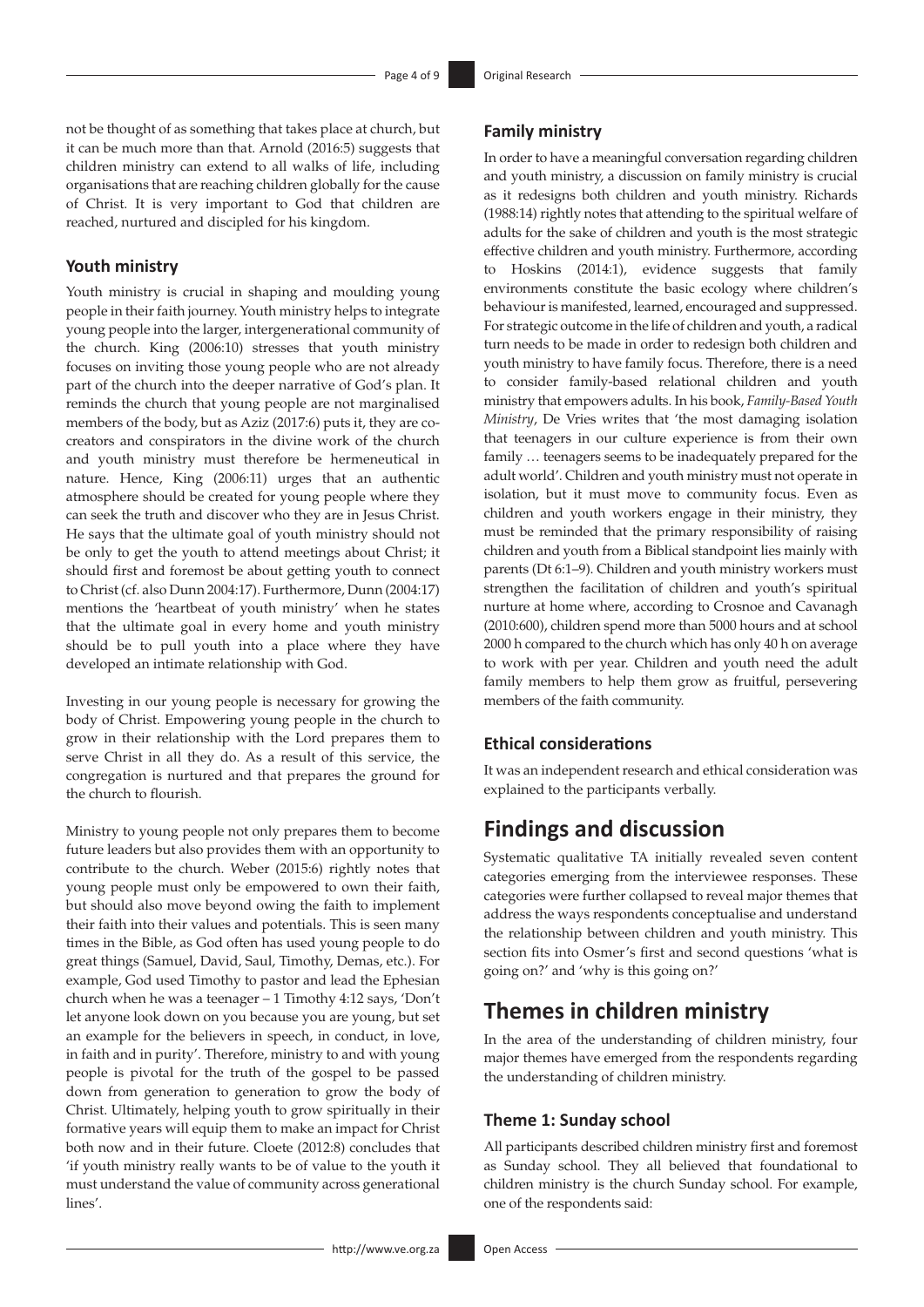'Children ministry is all that we do in Sunday school. Trying to help children to come to a saving relationship with the Lord Jesus Christ.' (Joshua, male, police officer and children worker)

Another respondent echoed the same sentiments when she said:

'Children ministry is being involved with Sunday school in our various churches. It involves all that we do with children on Sunday and the various activities we prepare for them during vacation Bible School.' (Mary, female, class teacher and children worker)

In as much as the respondents feel that children ministry is Sunday school, there is more than just Sunday school in children ministry. This understanding limits the definition of children's ministry. Children ministry should not be limited to activities however must provide foundation from spiritual formation, discipleship and above all love and acceptance to the children we minister to. Additionally, children ministry must be committed to biblical teaching to help children grow in their love and knowledge of Jesus Christ.

# **Theme 2: Caring for children**

Thirty-five out of 70 participants described children ministry as caring for children. Respondents described either personal or church experiences with caring for children as children ministry. For example, one respondent said:

'Children ministry is all about caring for children – both children in the church and out of the church. It is fulfilling what Jesus said "Let the little children come to me".' (Beatrice, female, 55 years old, housewife)

Another respondent said:

'Children ministry is your passion for caring for children, if you don't have the passion you will not care for them. And for me caring involves many different angles, it can be spiritual, financial or otherwise.' (Catherine, female, 29 years old, lawyer)

Another respondent echoed this notion:

'When you think of children ministry, it is that action whereby you care for children, especially those in need.' (Bitrus, male, 48 years old, mechanic)

This implies that people doing ministry with children must have the same caring attitude as we find in Jesus. Children workers must care for the children they work with, they must let the gospel inform their love and care for children. Children are image bearers created by God for his glory (Is 43:6–7).

# **Theme 3: Shaping the spiritual lives of children**

Twenty-one of the respondents alluded to the fact that children ministry is all about shaping the spiritual lives of children. One respondent said:

'Children ministry was all about shaping the spiritual lives of children, you can invest in worldly things for children, but once their spiritual lives are not shaped, it is like helping them to 'gain the whole world and lose their soul.' (Danjuma, male, 34 year old, banker)

One respondent added:

'Children ministry has to do with helping children to grow spiritually, we are spiritual beings – children included – we must strive to shape their spiritual lives because that is all that counts in the eyes of God.' (Naomi, female, 25 years old, nurse)

In addition, two respondents echoed that:

Children ministry is to fulfil the great commission, and the great commission is all about shaping the spiritual lives of people – children included. (Asabe, female, 34 years old, teacher; Grace, 30 years old, civil servant)

This was also echoed by Roberto and Pfiffner (2007:3) that children ministry must be at the centre of faith formation, providing children with opportunities to experience and imagine how their personal story is intertwined with the Bible and Christian tradition in order to shape their spiritual lives.

### **Theme 4: Preparing future church leaders**

Another key dimension that the respondents pointed out regarding children ministry is that of preparing future church leaders. One respondent said:

'Children ministry is that opportunity we have to prepare future leaders for the church, we have been commanded to pass on the spiritual baton to the next generation, so when we do children ministry that is exactly what we are doing.' (Maimuna, female, 40 years old, tailor)

Another respondent added:

'The church is supposed to be intergenerational, hence we have been called to work for children in order to make sure that we have future leaders that will continue with the mandate of the church.' (Gadi, male, 40 years old, teacher)

Children ministry has been a great place of leadership development. It provides opportunity for teaching children how to be a leader at a young age by giving them the skills needed to be leaders both now and in the future. Many great leaders today attributed their success to an early preparation through children ministry.

# **Themes in youth ministry**

Four major themes have emerged from the respondents regarding their understanding of youth ministry:

# **Theme 1: Empowerment**

Forty-five of the respondents understood youth ministry as empowerment. They felt that youth ministry was to empower young people holistically. One respondent said:

'Youth ministry, in its ultimate end, is empowering young people to be what God wants them to be, and you can do that through all the programmes and activities with the young people.' (Gabriel, male, 28 years old, youth worker)

#### Another respondent added:

'The mistake we sometimes make as youth workers is to think that youth ministry is all about us and not the young people, but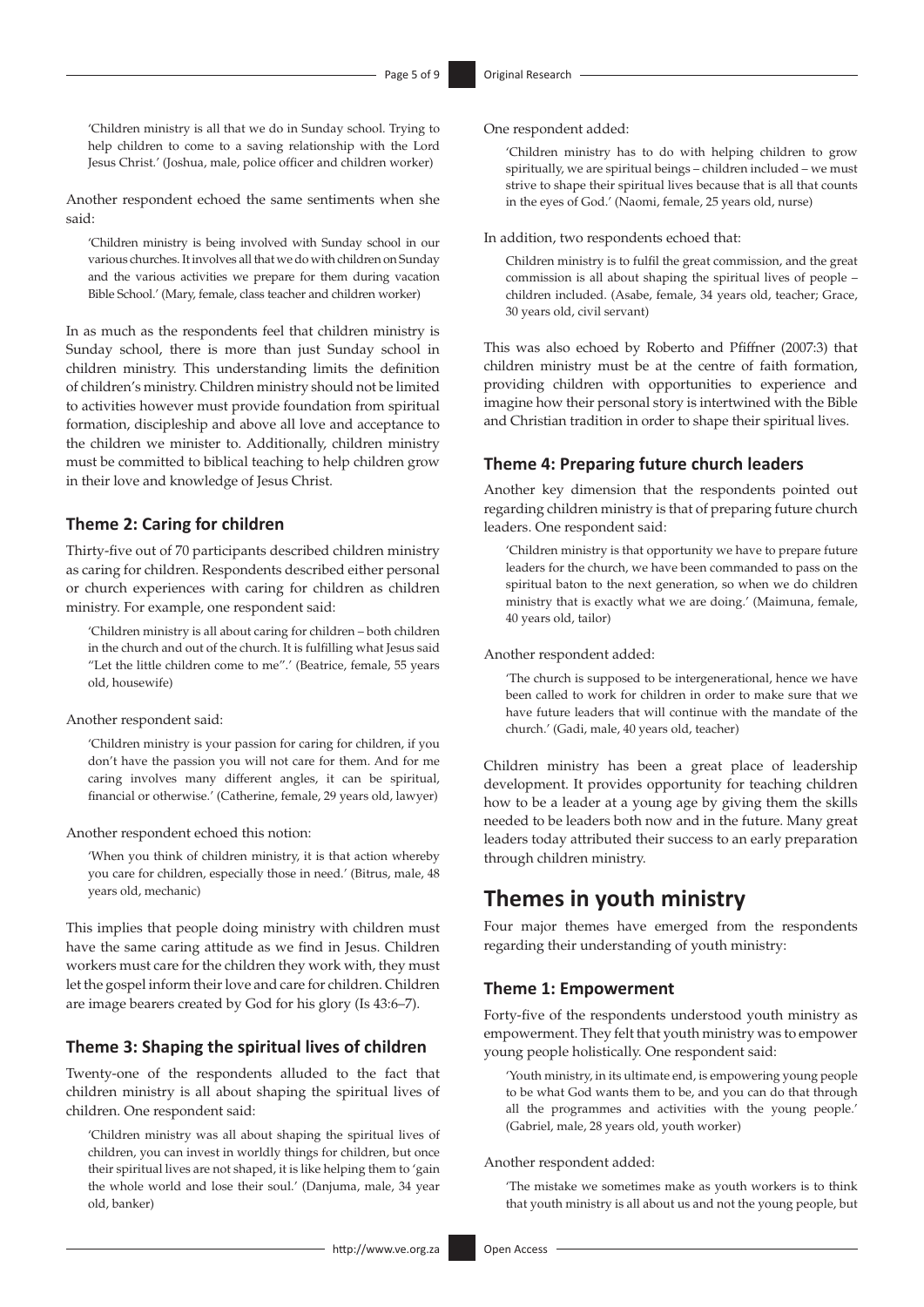we must be reminded that God has called us to empower these young people to serve Him and to serve the community.' (Mercy, female, 32 years old, nurse)

One respondent's view was as follows:

'Throughout scripture we see God empowering people to do His assignments; we see Moses, Joshua, the prophets, the kings, Jesus and the apostles. So the total summary of youth ministry is that it is simply empowering young people to be what God wants them to be – both now and in the future.' (Solomon, male, 30 years old, civil servant)

Youth ministry has been the centre of empowerment to many young people. Barna (2003:22) adds that the concept of youth empowerment in youth ministry must give young people the opportunity to be empowered holistically for service to God and the community. Youth workers have the privilege to encourage young people to take charge of their lives by giving them a voice and participation.

## **Theme 2: Mentoring**

Twenty-five of the respondents understood youth ministry as mentoring. They regarded youth ministry as coming alongside young people in order to make them disciples of Jesus Christ. One respondent said:

'For me, I see youth ministry as mentoring and I practice youth ministry as mentoring. I am reminded of the life of Jesus and his disciples, He mentored them and at the end they were able to transform the world for His kingdom. The young people I work with are not mine but they belong to God, so my role is to walk side by side with them through mentoring in order to make them fishers of men.' (Asabe, female, 30 years old, civil servant)

### Another respondent said:

'The book of Proverbs said that as iron sharpen iron so one man sharpens another, so youth ministry is mentoring young people so that they can be sharpened for their future, and through that process they also sharpen us as youth workers.' (Sophie, female, 40 years old, pilot)

Youth ministry cannot be divorced of mentoring, and young people need mentors who care about them and who challenge them to do their best. Chiroma (2015:80) notes that mentoring in youth ministry provides the privilege and responsibility of helping guide a particular young person along their journey.

### **Theme 3: Building the next generation for Christ**

Three of the respondents agreed that youth ministry was all about building the next generation for Christ. One respondent verbalised this notion as follows:

'Youth ministry is there in the local church to promote intergenerational ministry, it is there to build the next generation for Christ.' (Anthony, male, 38 years old, medical doctor)

### Another respondent added:

'Youth ministry is investing our time and resources to build the next generation for Christ, meaning we put in our time and our

resources to invest in the young people in the church today so that we can help them to grow; we help build them for Christ.' (Aisha, female, 26 years old, youth worker)

Youth ministry must be committed to the safeguarding of the faith for our offspring, and for others, they will persuade. Youth ministry must be committed to passing on the baton because we can stand the danger of losing the truth of faith in a single generation.

### **Theme 4: Spiritual formation**

Fifty of the respondents, however, strongly believed that youth ministry was all about spiritual formation: *Youth ministry is forming young people to become like Christ.* One respondent captured this well when she said:

'Youth ministry is fulfilling Romans 12:1, helping young people to be transformed to the likeness and the image of Christ and not to conform to the standards of this world. In its totality, youth ministry is helping young people to be mature and complete in Christ through spiritual formation.' (Julie, female, 33 years old, social worker)

Spiritual formation forms an integral part of children and youth ministry. Children and youth workers must join hands with parents in creating an environment for spiritual formation. Children and youth workers and parents can become mentors in the process of preparing the teens for adulthood.

# **Themes showing the relationship between children and youth ministry**

In this section, respondents were asked to share what they perceived to be the relationship between children and youth ministry.

#### **Themes stating the relationship**

Two major themes regarding the relationship between children and youth ministry have emerged:

#### **Theme 1: Same but different**

Sixty of the respondents said that children and youth ministry had the same goal but different purposes. The goal was for both the children and youths to become followers and disciples of Christ, but the focus was different in that they dealt with different age groups. One respondent said:

'I feel the relationship between children and youth ministry is the same but different, meaning we are all working on the same vineyard for the Lord Jesus Christ, but we are allocated different part of the vineyard to work, some with children and some with young people.' (Kevin, male, 34 years old, youth pastor)

### One respondent added:

'Children and youth ministry is the same thing, however sometimes we make it so difficult for ourselves as children and youth workers, we create artificial divides between us to the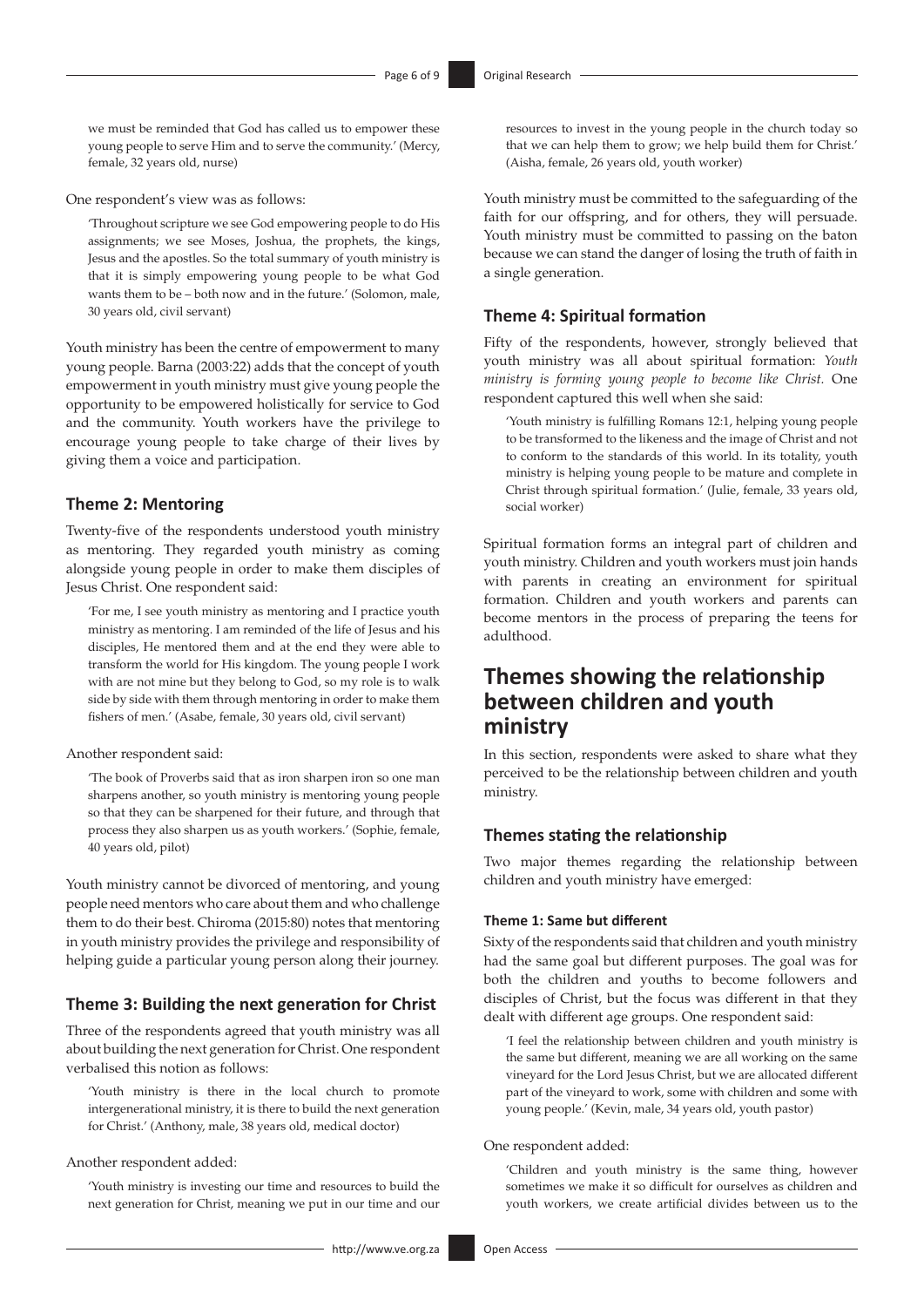point that we don't even see each other as co-workers, we are doing the same thing – building lives for Christ – but with a different category of God's people.' (Rebecca, female, 50 years old, teacher)

Children and youth ministry must not just be about entertainment, but rather producing disciples of Christ. Ross (2012:7) adds to the conversation that children and youth ministry should not only be about programmes and keeping the young people busy, but rather it is the centre of discipleship.

#### **Theme 2: No relationship because of church structure**

Thirty-two of the respondents articulated that, in theory, children ministry and youth ministry were the same thing, but, because of church structures, there was no formal relationship in practice. One respondent angrily said:

'We don't even have a forum where we meet as children and youth workers, because church structures have so much divided us and made us feel so protective of our various ministries with either children or youths.' (Grace, female, 32 years old, banker)

#### One respondent said:

'Church structures are so divisive that we are encouraged and sometimes forced to just concentrate on our ministry with either children or youths. It may be a good thing to focus, but it causes a lack of proper understanding of theology of ministry, hence sometimes it makes us not even talk to each other.' (Hannah, female, 36 years old, administrator)

In addition, one respondent said:

'Church structures and denominationalism has created a huge divide in the relationship between children and youth ministry, they create the impression that some ministries are higher than others.' (Enoch, male, 42 years old, lawyer)

There is a need for structural mechanisms regarding the relationship between children and youth ministry to foster intergenerational family-based ministry.

### **Themes suggesting enhancement**

In the focus groups, themes also emerged regarding how the relationship between children and youth ministry could be enhanced:

# **Theme 1: Feeder**

The first major theme that emerged from respondents regarding enhancing relationship between children and youth ministry is that the ministries should have a feeder relationship. One respondent suggested:

'The relationship between children and youth ministry should be that of a feeder relationship, meaning we must borrow from the concept of football teams, where the junior team is there to feed the senior team, in this case children ministry must relate with youth ministry in such a way that there are always children transitioning smoothly from children ministry to youth ministry and youth ministry must intentionally be providing teachers for

children ministry from youth ministry.' (Edwin, male, 27 years old, teacher)

Another respondent continued this train of thought:

'The children ministry must always be providing an opportunity for youth ministry to tap into what they are doing and the same with youth ministry; children ministry must be preparing children to join youth ministry, and youth ministry must be helping children ministry to get teachers and mentors from youth ministry.' (Hannah, female, 36 years old, administrator)

This is a very important concept provided by the respondents and will be discussed further in the recommendations.

#### **Theme 2: Mutual**

All the respondents agreed that there should be a mutually beneficial relationship between children and youth ministry. One respondent summarised it well:

'To enhance the relationship between children and youth ministry, we must have a mutual relationship that is coming from the understanding that we are all working for the same master, and that it is not our ministry but we are only stewards of God's ministry. Mutuality can be enhanced in having regular meetings together, creating material together and even planning together.' (Abigael, female, 52 years old, teacher)

Working towards mutuality should be intentional and maximised for the purpose of achieving unity and purpose of both children and youth ministry.

#### **Theme 3: Intergenerational**

The respondents agreed that to enhance the relationship between children and youth ministry, there must be an intergenerational relationship and both ministries must keep the intergenerational aspect in focus. One respondent said:

'We should be intentional in doing intergenerational activities together, we must create a forum where the children and the youths can come together and do things together, this will enhance and strengthen the relationship between children and youth ministry.' (George, male, 40 years old, driver)

Another respondent added:

'To enhance the relationship between children and youths, we must constantly maintain the intergenerational aspect in focus, we must create forums where we bring not only the children and youths together, but their parents as well. In that way we will begin to understand that it is a covenant community ministry with the goal of growing into the image and likeness of Christ.' (Mary, female, 52 years old, pharmacist)

It is also clear from the scriptures and other literatures consulted that intergenerational relationship is allencompassing. According to Ross (2007:30), 'In the religion of Israel, all ages were not just included, they were drawn in, assimilated, absorbed into the whole community with a deep sense of belonging'. Similarly, Strommen and Hardel (2000:15) argue that the centre of the Bible is not on the family as collective unit, but on the relationship that exists between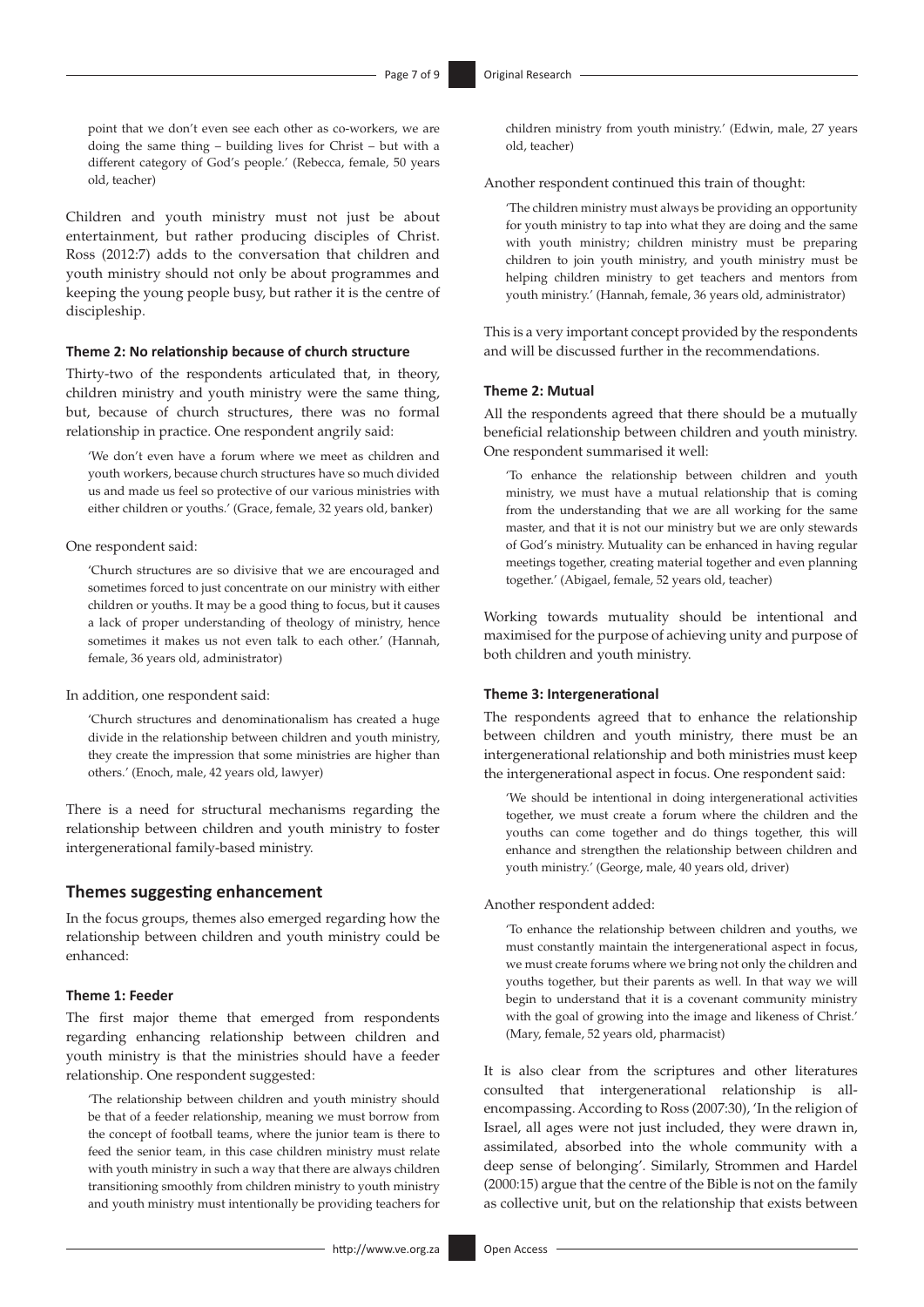the children and adults in any configuration of family that enhances intergenerational conversations.

From the foregoing rich data, we can see that understanding the nexus between children and youth ministry is an important aspect of church ministry, and we need to ask the question, What ought to be going on? It is clear that certain additional shifts are required to enhance the relationship between children and youth ministry.

# **Recommendations**

The following recommendations can be gleaned from the data gathered from the 70 participants in this study and the literature that was consulted and responds to Osmer's last two questions, 'how might we respond?' and 'what ought to be going on'?:

- Children and youth workers need to redesign their relationship (theology and philosophy). The purpose of children and youth ministry is to point young people to God, and hence, children and youth ministry must be grounded with the right theology and philosophy. Children and youth ministry must be motivated a theology and philosophy that will lead young people to the kingdom.
- There is a need to create space for dialogue between children and youth workers. Children and youth workers form the bedrock of intergenerational ministry; therefore, a constant dialogue between the two will facilitate proper empowerment of children and youth.
- We need to challenge denominational understanding of children and youth ministry. The data from this study indicate that most of the denominations in this study do not have a proper understanding of children and youth ministry. Hence, there is a need to redefine the ecclesiology of children and youth ministry in the denominations. This is evident in the fact that most of the denominations depend on the volunteers to help them in children and youth ministry and they are not willing to invest resources both human and capital.
- There is a need for joint conferences involving children and youth workers. From the empirical data, most of the respondents do not seem to have a common ground of meeting to engage regarding their various ministries. Having joint conferences between children and youth workers will create a forum not only for conversations but also for meaningful awareness of what the other is doing and how to collaborate to achieve the goals of the various ministries.
- Emphasis must be placed on intergenerational children and youth ministry (OT/NT). In the words of Cloete (2016:5), children and youth ministry must therefore involve people of different generations that journey together in service of the King, taking responsibility for each other. Children and youth workers must ensure intergenerational conversations that will enhance the relationship between the two ministries.
- Families need to be educated about the place and nature of the relationship between children and youth ministry. It was clear from the study that many families are not aware of the relationship between children and youth. Children and youth workers must create a focus from the family-based children youth ministry approach that will provide proper education regarding not only their ministries but also the relationship between the two.
- Children and youth workers must embrace the feeder concept with all intentionality. The feeder concept discussed in the empirical findings allows youth workers to create a mentoring and recruitment system, where children can transition smoothly into youth ministry. More so, children workers can recruit workers from youth ministry. The intentionality that is required here must be both at the ecclesial and the ministry levels.
- The covenantal community is familial: we must equip children and youth workers to think biblically about the family–church relationship. Scripture does not present an isolationist, individualistic view of the family. Children and youth workers must create a clear biblical ecclesiology on family ministry that will warrant intergenerational relationship that will be part and parcel of the faith community. Often, members of the congregation are not aware of the strong biblical foundations of family-based children and youth ministry. A solid biblical ecclesiology of children and youth ministry will drive the older generations to invest in younger generations, in support of children and youth workers. Each nuclear family unit makes up the household of faith, the covenantal community. Cloete (2016:5) rightly notes that a family approach to children and youth ministry should not only be a programme that is predominantly driven by the church with particular people but should rather have what she describes as community focus that includes and respects the various forms of families. Children and youth workers must teach the interdependence of home and church. Community solidarity strengthens and protects each individual family and equips families to build homes that are little sanctuaries of grace. Parents must be seen as important key players in children and youth ministry. Nel (2000:19) calls for a radical shift in you ministry that must focus on parents, and she argues that parents must be seen as indispensable partners in the ministry, because youth workers will never replace the family context. The family must be seen as the primary hermeneutical space where children and youth can be discipled to come to an understanding of themselves, others, the world and God.

# **Conclusion**

The goal of this article was to explore the nexus between children and youth ministry. From the literature and the empirical data, it is evident that there is a need to create a sustainable relationship between children and youth ministry. It is thus important that effective children and youth ministry should be all about connecting with God and